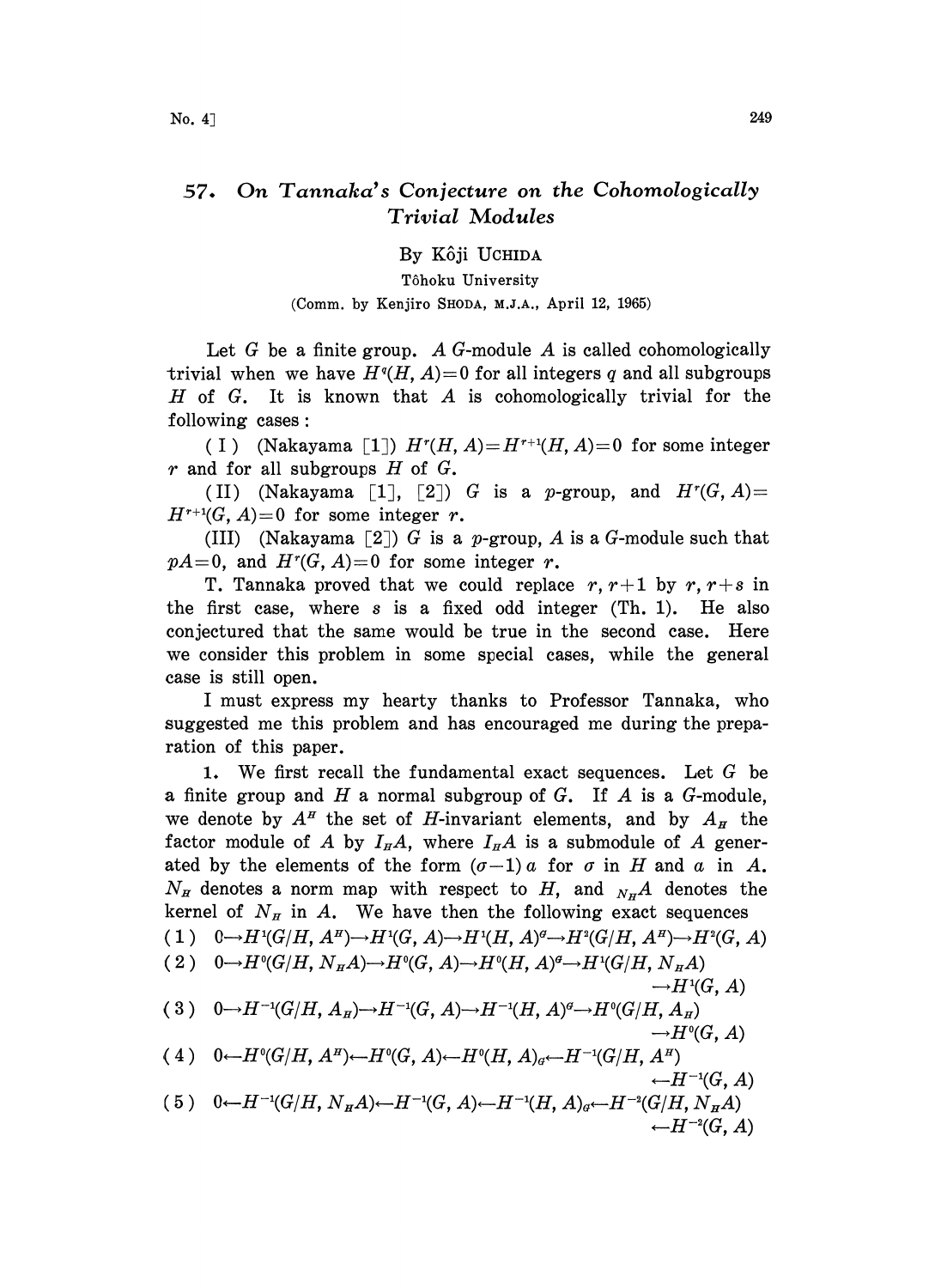250 **X. UCHIDA Vol. 41,** 

$$
(6) \quad 0 \leftarrow H^{-2}(G/H, A_{H}) \leftarrow H^{-2}(G, A) \leftarrow H^{-2}(H, A)_{\sigma} \leftarrow H^{-3}(G/H, A_{H}) \leftarrow H^{-3}(G, A).
$$

In (1), if  $H^1(H, A) = \cdots = H^{q-1}(H, A) = 0$ , we can replace suffices 1 and 2 by q and  $q+1$  respectively, and similarly for others. Relations between (1), (2), and (3) (or (4), (5), and (6)) are as follows: Let I be the augmentation ideal of the group ring  $Z[G]$  of G over the ring of integers. Then the exact sequence  $(7)$  0 $\rightarrow$ A $\otimes$ I $\rightarrow$ A $\otimes$ Z[G] $\rightarrow$ A $\rightarrow$ O

induces the exact sequences \_

(8) 
$$
0 \rightarrow (A \otimes I)^H \rightarrow (A \otimes Z[G])^H \rightarrow N_H A \rightarrow 0
$$
  
and  
(9)  $0 \rightarrow A \otimes I|_{N_H}(A \otimes I) \rightarrow A \otimes Z[G]|_{N_H}(A \otimes Z[G]) \rightarrow A/I_H A \rightarrow 0.$   
Now in (1), replacing A by  $A \otimes I$ , we have for instance,  
 $0 \rightarrow H^1(G/H, (A \otimes I)^H) \rightarrow H^1(G, A \otimes I)$   

$$
\uparrow \circ
$$

$$
H^0(G/H, N_H A) \rightarrow H^0(G, A).
$$

As  $(A \otimes Z[G])^{\pi}$  is  $G/H$ -regular, two  $\delta$ 's are isomorphisms. So we can transfer (1) to (2). As  $N_{H}A \cong A/N_{H}A$  and  $N_{H}(A \otimes Z[G]) =$  $(A \otimes Z[G])^H$ , (9) is also written in the form (9')  $0 \rightarrow N_H(A \otimes I) \rightarrow (A \otimes Z[G])^H \rightarrow A_H \rightarrow 0$ .

Now replacing A by  $A\otimes I$  in (2), we transfer exact sequence (2) to (3) as before. By this transference, (4) in  $\lceil 3 \rceil$  corresponds to (6) obtained from the homological fundamental exact sequence dual to (1).

2. In this section we prove Tannaka's theorem and his conjecture in two special cases.

*Theorem* 1. (Tannaka) Let G be a finite group, and A a Gmodule. Let s be an odd integer. Then if  $H^r(H, A)=H^{r+s}(H, A)=0$ for some integer r and for all subgroups  $H$  of  $G$ ,  $A$  is cohomologically trivial.

Proof. The theorem is trivial if  $G$  is a cyclic group. We use induction on the order of  $G$ . By induction assumption, H-module  $A$ is cohomologically trivial if  $H$  is a proper subgroup of  $G$ . In particular, if G is not a p-group,  $G_p$ -module A is cohomologically trivial for all p-Sylow subgroups  $G_p$  of  $G$ , where p runs over all prime numbers dividing the order of  $G$ . Then  $G$ -module  $A$  is cohomologically trivial. So we may assume that G is a p-group. Let H be a maximal subgroup of G. As  $H<sup>q</sup>(H, A) = 0$  for all integers q, we have exact sequences

$$
0 \rightarrow H^{r+s}(G/H, A^H) \rightarrow H^{r+s}(G, A) = 0
$$
  

$$
0 \rightarrow H^{r+1}(G/H, A^H) \rightarrow H^{r+1}(G, A) \rightarrow H^{r+1}(H, A) = 0.
$$
<sup>11</sup>

<sup>1)</sup> We reverse the direction of the arrows, if necessary.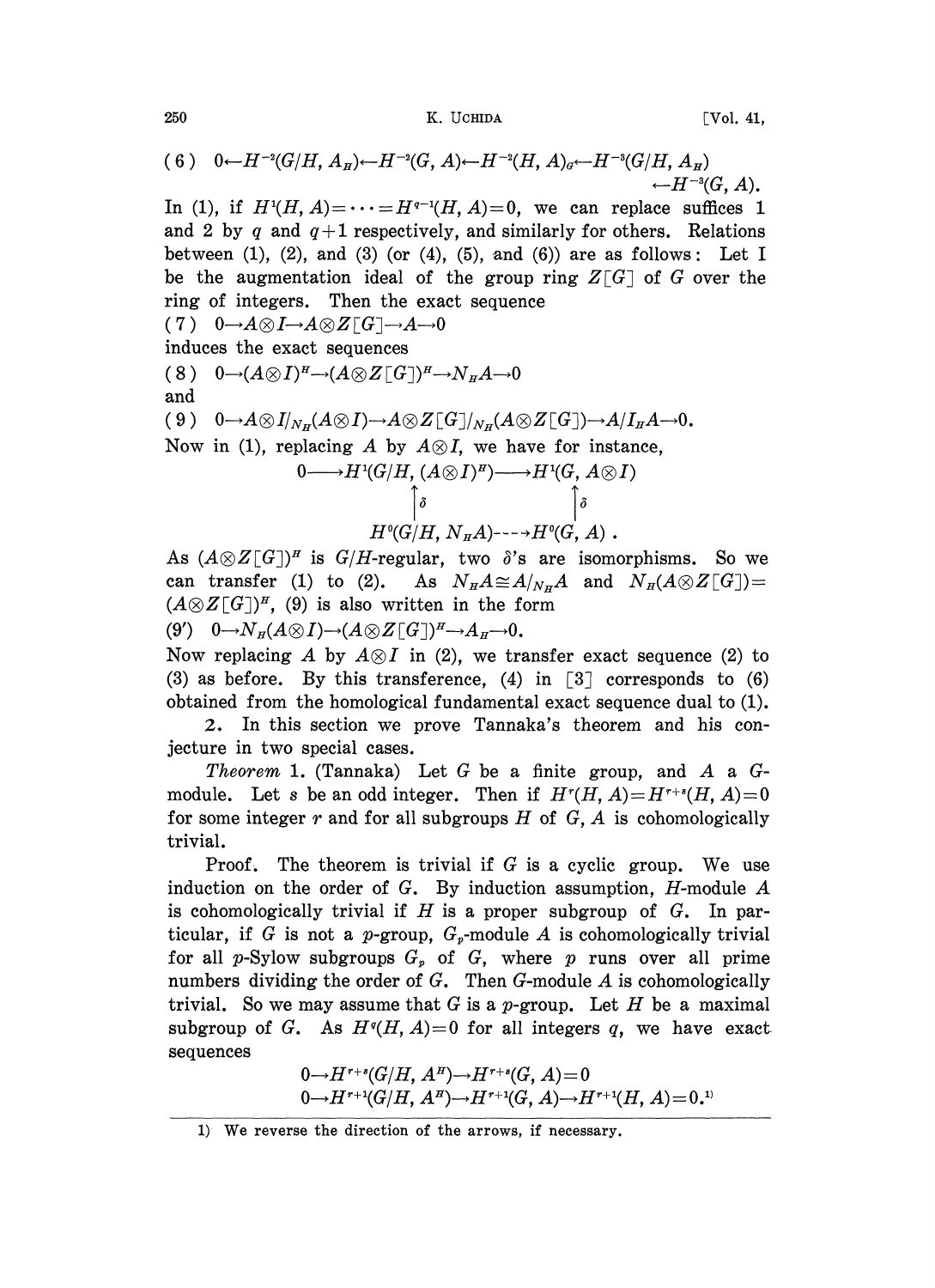As  $G/H$  is cyclic,  $H^{r+s}(G/H, A^H)=0$  means  $H^{r+1}(G/H, A^H)=0$ . Therefore we have  $H^{r+1}(G, A)=0$ . Together with  $H^r(G, A)=0$  we have the G-module A is cohomologically trivial by  $(II).^{2}$ 

Tannaka's conjecture: Let G be a p-group,  $A$  a G-module. If  $H^r(G, A)=H^{r+2s+1}(G, A)=0$  for some integers r and s, A is cohomologically trivial.

From now on,  $G$  always denotes a *p*-group, and  $A$  a  $G$ -module. We frequently use the dimension shifting by Artin-Tate dimension shifters I and J, and note that if A is finitely generated (resp. finite), so also are  $A\otimes I$  and  $A\otimes J$ . Therefore we can shift dimensions arbitrarily without changing these conditions.

*Theorem* 2. Let A be finitely generated, and  $H^r(G, A)$ =  $H^{r+3}(G, A)=0$ . Then A is cohomologically trivial.

Proof. By dimension shifting we may assume  $H<sup>1</sup>(G, A)$  =  $H^{-2}(G, A)=0$ . Let H be a normal subgroup of G such that  $G/H$  is cyclic. By exact sequences (1) and (6), we have  $H^1(G/H, A^H)$  =  $H^{-2}(G/H, A_{H})=0$ . The map  $N_{H}: A_{H}\rightarrow A^{H}$  induces exact sequences of  $G/H$ -modules

 $0 \rightarrow H^{-1}(H, A) \rightarrow A_H \rightarrow A^H \rightarrow H^0(H, A) \rightarrow 0$ .

As  $H^{-1}(H, A)$  and  $H^{0}(H, A)$  are finite and  $G/H$  is cyclic, we have by the well known relation between Herbrand's quotients

 $h_{2/1}(G/H, A_H) = h_{2/1}(G/H, A^H).$ 

Then from  $H^1(G/H, A^H) = H^{-2}(G/H, A_H) = 0$ , it follows that  $H^2(G/H, A^H)$  $=H^{-3}(G/H, A_{H})=0$ . Coming back to (1) and (6) again, we have  $H^{1}(H, A)^{d} = H^{-2}(H, A)_{d} = 0$ . As the augmentation ideal  $\overline{I} = I \otimes (Z/p^{n}Z)$ in  $(Z/p^n Z)[G]$  is nilpotent, it follows that  $H^1(H, A)=H^{-2}(H, A)=0$ . By induction on the order of  $G$ ,  $H$ -module  $A$  may be assumed to be cohomologically trivial,  $H^0(H, A)=0$  in particular. As  $H^0(G/H, A^H)=$ 0,  $H^0(G, A)=0$  follows from (4). Being  $H^1(G, A)=H^0(G, A)=0$ , A is cohomologically trivial by (II).

Theorem 3. Let G be a direct product of two cyclic subgroups. Then Tannaka's conjecture holds.

Proof. This follows from the following well known lemma.

Lemma. Let G be a finite abelian group, H its subgroup. Then the restriction map Res:  $H^2(G, Z) \rightarrow H^2(H, Z)$  is surjective.

By dimension shifting, we have  $G$ -modules  $B$  and  $C$  such that  $H<sup>q</sup>(g, B) \cong H<sup>q+r+2s</sup>(g, A), H<sup>q</sup>(g, C) \cong H<sup>q+r</sup>(g, A)$  for all subgroups g of  $G$ , and for all integers  $q$ . Then by assumption

$$
H^{-2s}(G, B) = H^1(G, B) = 0
$$
  

$$
H^0(G, C) = H^{2s+1}(G, C) = 0
$$

hold. Let  $H$  be one of the direct factors of  $G$ . Then as  $H$  is cyclic,

<sup>2)</sup> Theorem <sup>1</sup> can also be proved without employing the theorem (II).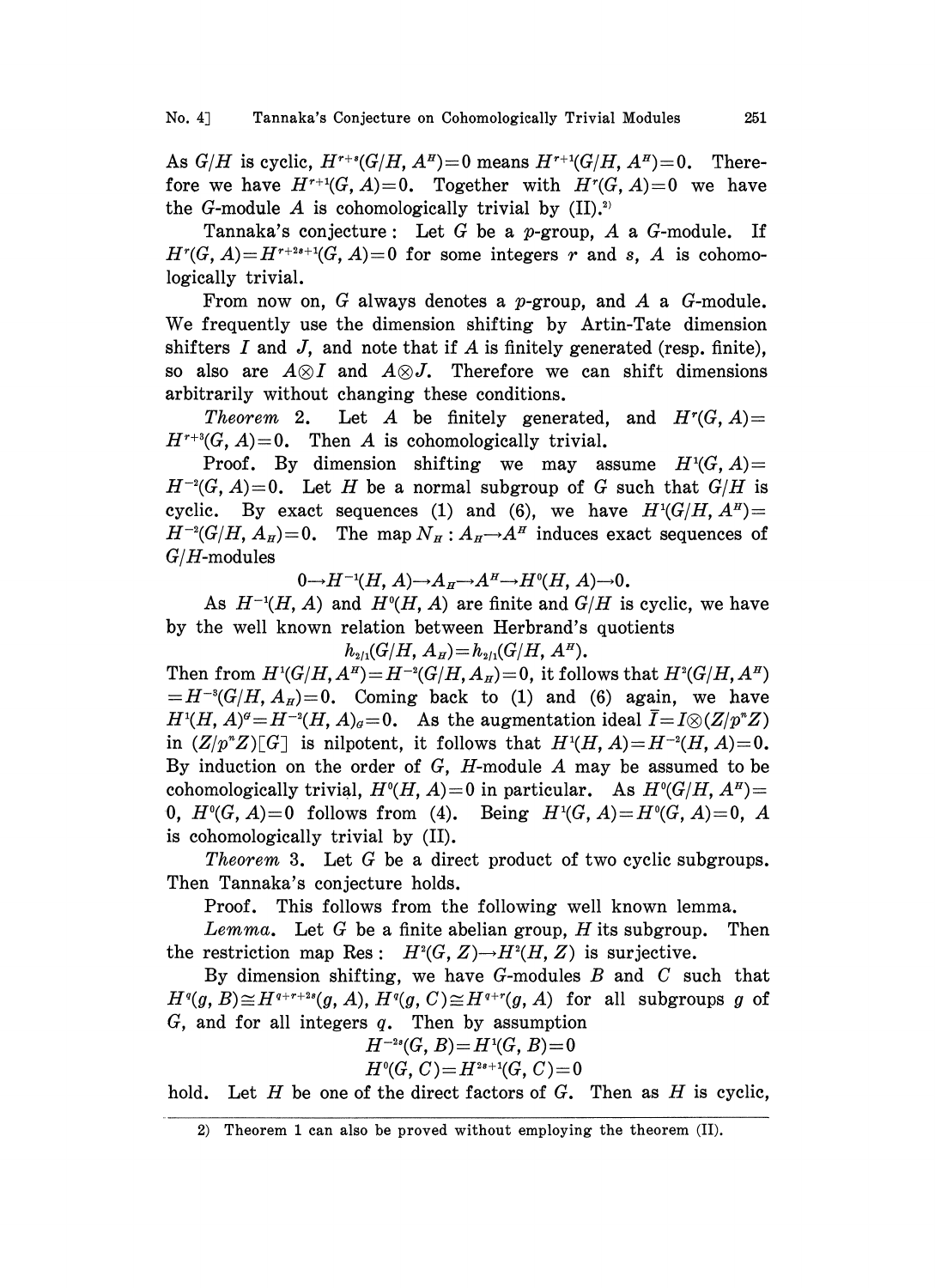252 K. UCHIDA [Vol. 41,

 $H^2(H, Z) \cong H^0(H, Z)$  is also cyclic. Let  $\alpha \in H^2(H, Z)$  be one of its generators, and  $\beta \in H^2(G, Z)$  be such that Res  $\beta = \alpha$ , which exists by the lemma. By the relations between the cup product and the maps Res and Inj (injection or transfer map), the diagrams

$$
H^{q+2}(G, B) \xleftarrow{\operatorname{Inj}} H^{q+2}(H, B)
$$
\n
$$
\uparrow \cup \beta \qquad \qquad \uparrow \cup \alpha
$$
\n
$$
H^{q}(G, B) \xleftarrow{\operatorname{Inj}} H^{q}(H, B)
$$
\n
$$
H^{q+2}(G, C) \xrightarrow{\operatorname{Res}} H^{q+2}(H, C)
$$
\n
$$
\uparrow \cup \beta \qquad \qquad \uparrow \cup \alpha
$$
\n
$$
H^{q}(G, C) \xrightarrow{\operatorname{Res}} H^{q}(H, C)
$$

are commutative for all integers q, and the cup products by  $\alpha$  give isomorphisms. Proceeding in the same way, we have commutative diagrams

$$
H^{\mathfrak{q}}(G, B) \xleftarrow{\operatorname{Inj}} H^{\mathfrak{q}}(H, B)
$$
\n
$$
0=H^{-2s}(G, B) \xleftarrow{\operatorname{Inj}} H^{-2s}(H, B)
$$
\n
$$
0=H^{2s+1}(G, C) \xrightarrow{\operatorname{Res}} H^{2s+1}(H, C)
$$
\n
$$
\uparrow \qquad \qquad \downarrow
$$
\n
$$
H^1(G, C) \xrightarrow{\operatorname{Res}} H^1(H, C).
$$

As the vertical arrows on the right hand side are isomorphisms, we conclude that the maps Inj:  $H^0(H, B) \to H^0(G, B)$  and Res:  $H^1(G, C) \to$  $H<sup>1</sup>(H, C)$  are zero maps. By the exact sequences

$$
0 \rightarrow H^1(G/H, B^H) \rightarrow H^1(G, B) = 0
$$
  

$$
0 \leftarrow H^0(G/H, C^H) \leftarrow H^0(G, C) = 0,
$$

we have  $H^1(G/H, B^H) = H^0(G/H, C^H) = 0$ . As  $G/H$  is also cyclic,  $H^{-1}(G/H, B^H) = H^2(G/H, C^H) = 0$ . By the exact sequences (1) and (4) used for C and B in place of A, we have  $H^{1}(H, C)^{a}=H^{0}(H, B)_{a}=0$ . As in the proof of the theorem 2, we have  $H<sup>t</sup>(H, C)=H<sup>0</sup>(H, B)=0$ . Coming back to the relations between the cohomology groups of A and that of  $B$  and  $C$ , we have

$$
H^{r+2s}(H, A) = H^{r+1}(H, A) = 0.
$$

As H is cyclic, we have  $H<sup>q</sup>(H, A)=0$  for all q. So, the sequences  $0 \rightarrow H^{r+2s+1}(G/H, A^H) \rightarrow H^{r+2s+1}(G, A) = 0$ 

 $0 \rightarrow H^{r+1}(G/H, A^H) \rightarrow H^{r+1}(G, A) \rightarrow H^{r+1}(H, A) = 0$ 

are exact.<sup>4)</sup> We have  $H^{r+2s+1}(G/H, A^H) = H^{r+1}(G/H, A^H) = 0$  from the first sequence, and the second shows  $H^{r+1}(G, A)=0$ . By the assumption.

4) Cf. footnote 1)

<sup>3)</sup> We may assume  $s > 0$ .